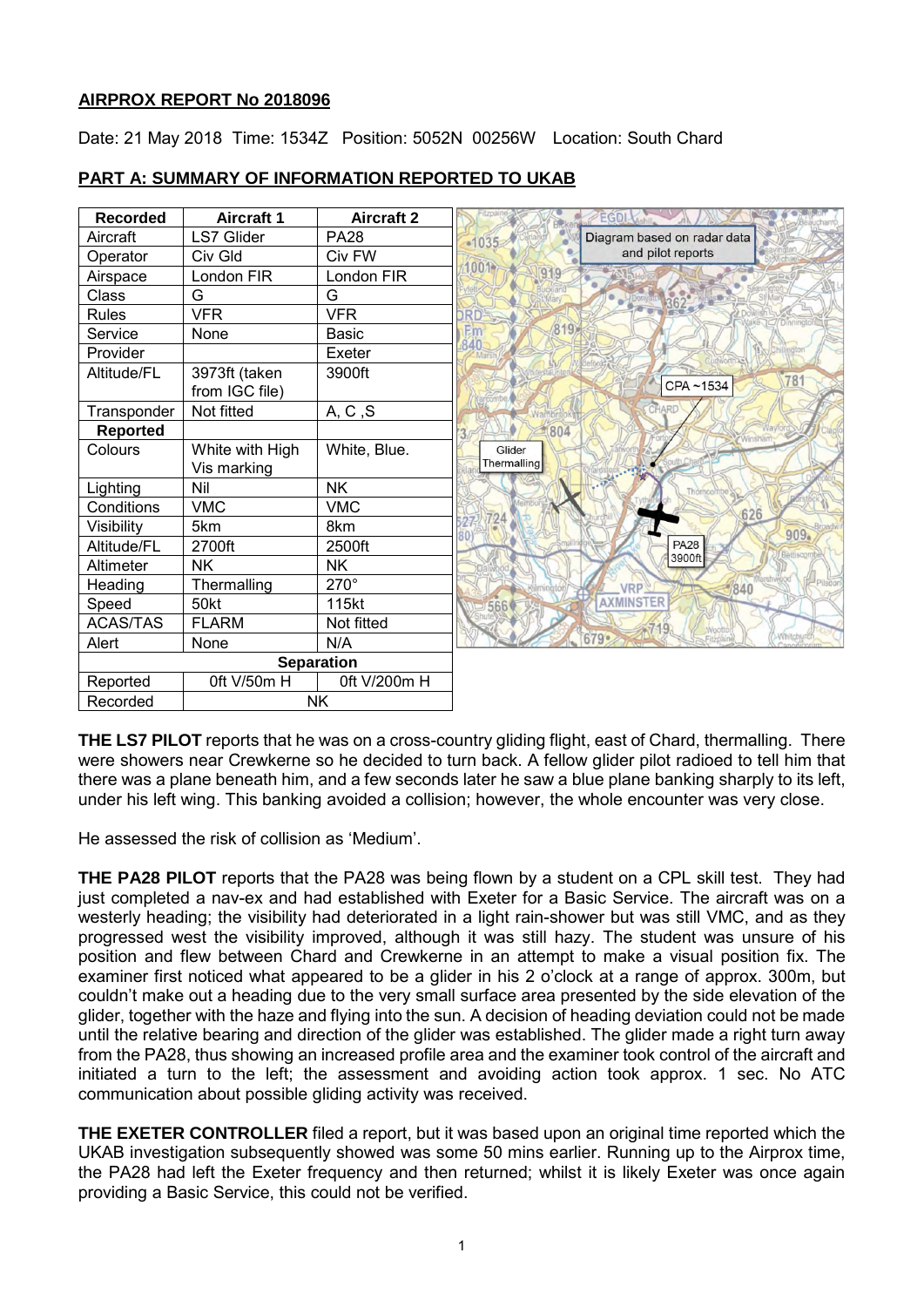## **Factual Background**

The weather at Exeter was recorded as follows:

EGTE 211450Z VRB03KT 9999 FEW040 22/09 Q1015=

### **Analysis and Investigation**

### **UKAB Secretariat**

The LS7 and PA28 pilots shared an equal responsibility for collision avoidance and not to operate in such proximity to other aircraft as to create a collision hazard<sup>[1](#page-1-0)</sup>. If the incident geometry is considered as converging then the PA[2](#page-1-1)8 pilot was required to give way to the glider<sup>2</sup>.

## **Comments**

## **BGA**

Gliders and other aircraft may be encountered anywhere in Class G airspace. It might be wise not to rely on 'warnings' from ATC regarding normal gliding activity, particularly when in receipt of a Basic Service.

#### **Summary**

An Airprox was reported when an LS7 glider and a PA28 flew into proximity near South Chard at 1450hrs on Monday 21<sup>st</sup> May 2018. Both pilots were operating under VFR in VMC, the PA28 pilot in receipt of a Basic Service from Exeter, the glider pilot was not in receipt of an ATS.

## **PART B: SUMMARY OF THE BOARD'S DISCUSSIONS**

Information available consisted of reports from the pilots of both aircraft and radar photographs/video recordings.

The Board first looked at the actions of the LS7 pilot. They commended his fellow glider pilot who had alerted him to the proximity of the PA28 by calling on the radio and concluded that this action had enabled him to see the PA28 and assess that the other pilot had already taken sufficient avoiding action. Noting that the glider was fitted with FLARM rather than P-FLARM, members noted that although the PA28 was squawking, the LS7 pilot's equipment would not have alerted him to its proximity due to FLARM's inability to receive SSR transmissions.

Turning to the PA28 pilot, members noted that this was a student and an examiner undertaking a skills test for LST. Knowing that such a skills test involved the student having to find their position from visual references, some members wondered whether they had both been task-focused on navigation to the detriment of look-out. They also noted that the aircraft was not fitted with any form of electronic conspicuity and, because they glider was not easily picked up by radar even if they had been in receipt of an appropriate surveillance service, there was nothing available other than lookout to provide them with situational awareness about its proximity. That said, the Board noted that the examiner had seen the glider, albeit late, and in taking avoiding action had undoubtedly been instrumental in improving matters.

Although Exeter had provided a controller's report, the original reported time for the Airprox was some 50 mins before the Airprox actually occurred and, by the time the true time of the incident was discovered, it was too late to determine whether Exeter had given Traffic Information or not. That said, under a Basic Service they were not required to do so, and it was unlikely that they would have been

l

<span id="page-1-0"></span><sup>1</sup> SERA.3205 Proximity.

<span id="page-1-1"></span><sup>2</sup> SERA.3210 Right-of-way (c)(2) Converging.